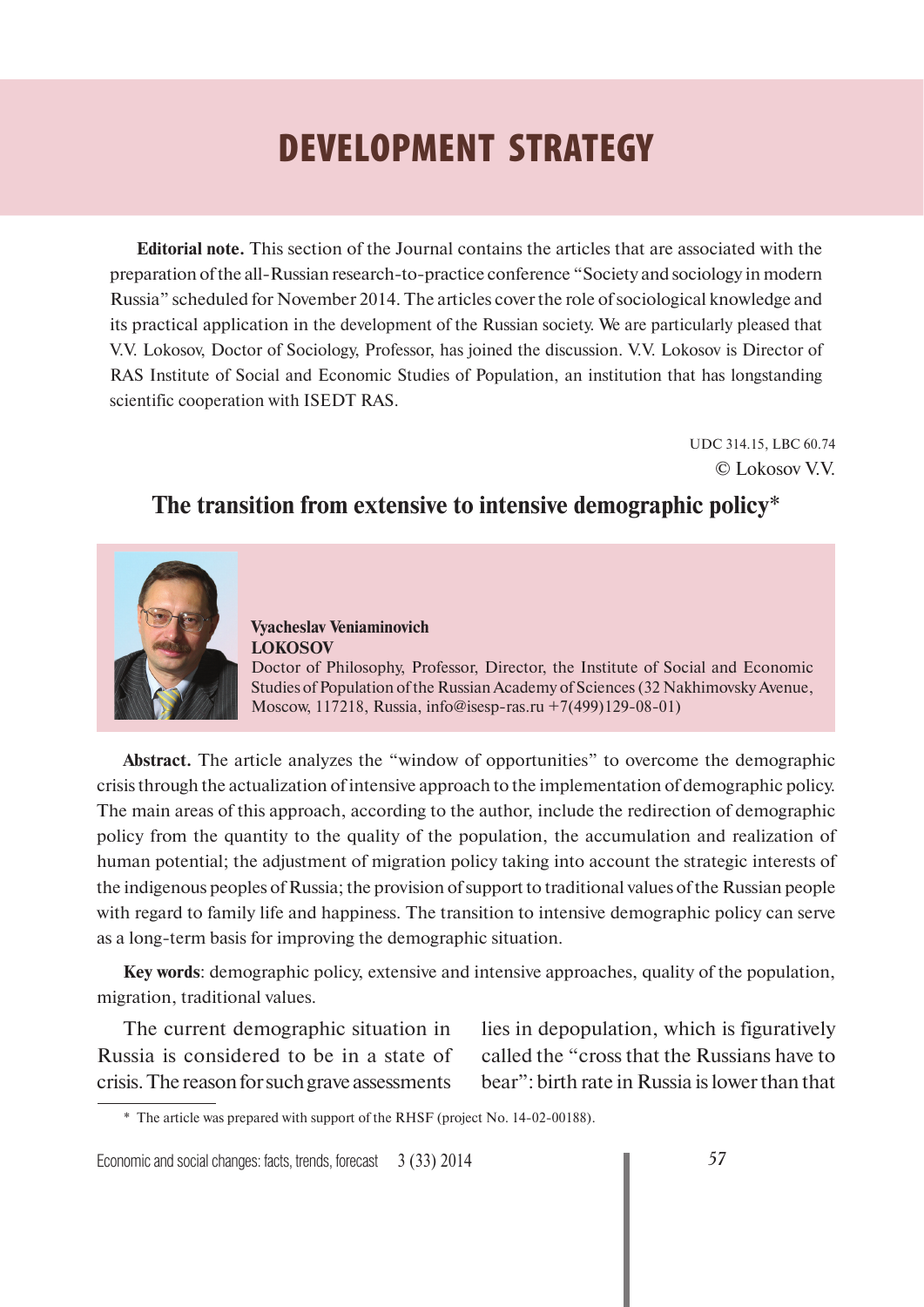in developed countries, and mortality rate is higher than that in underdeveloped ones.

Total natural population decline in Russia over the last 20 years was 13.4 million.

The long-term negative dynamics of demographic processes has been contained currently due to implementation of the measures set out in the Concept for demographic policy of the Russian Federation for the period until 2025. The levels of Russia's demographic development for 2015 approved by the Decree of the RF President in 2007 were reached earlier. Life expectancy at birth increased from 67 to 70 years in 2007–2013 (with the remaining 11-year gap in this indicator for men and women), the total fertility rate increased from 1.3 to 1.7 children per woman. Over

the last 20 years the year 2013 was the first, in which Russia's population has increased *(fig. 1)*.

Certain measures aimed at family support, adopted in 2007 and focused on providing the so-called federal and regional maternity (family) capital (MFC) turned out to be efficient. Birth rate in this period was growing rapidly, even under the crisis. The measures were effective despite the skepticism of many demographers; it was confirmed by the census data, which recorded the growth in the share of large families from 6.6 to 7% for 2002–2010. An important part of the MFC program consists in the annual increase of the capital due to its indexation. The size of MFC has grown from 250 thousand rubles in 2007 to 429 thousand rubles in 2014. The law



Source: Rossiya v tsifrakh: stat. sb. [Russia in Figures: Statistical Digest]. Rosstat. Moscow 2013.

3 (33) 2014 Economic and social changes: facts, trends, forecast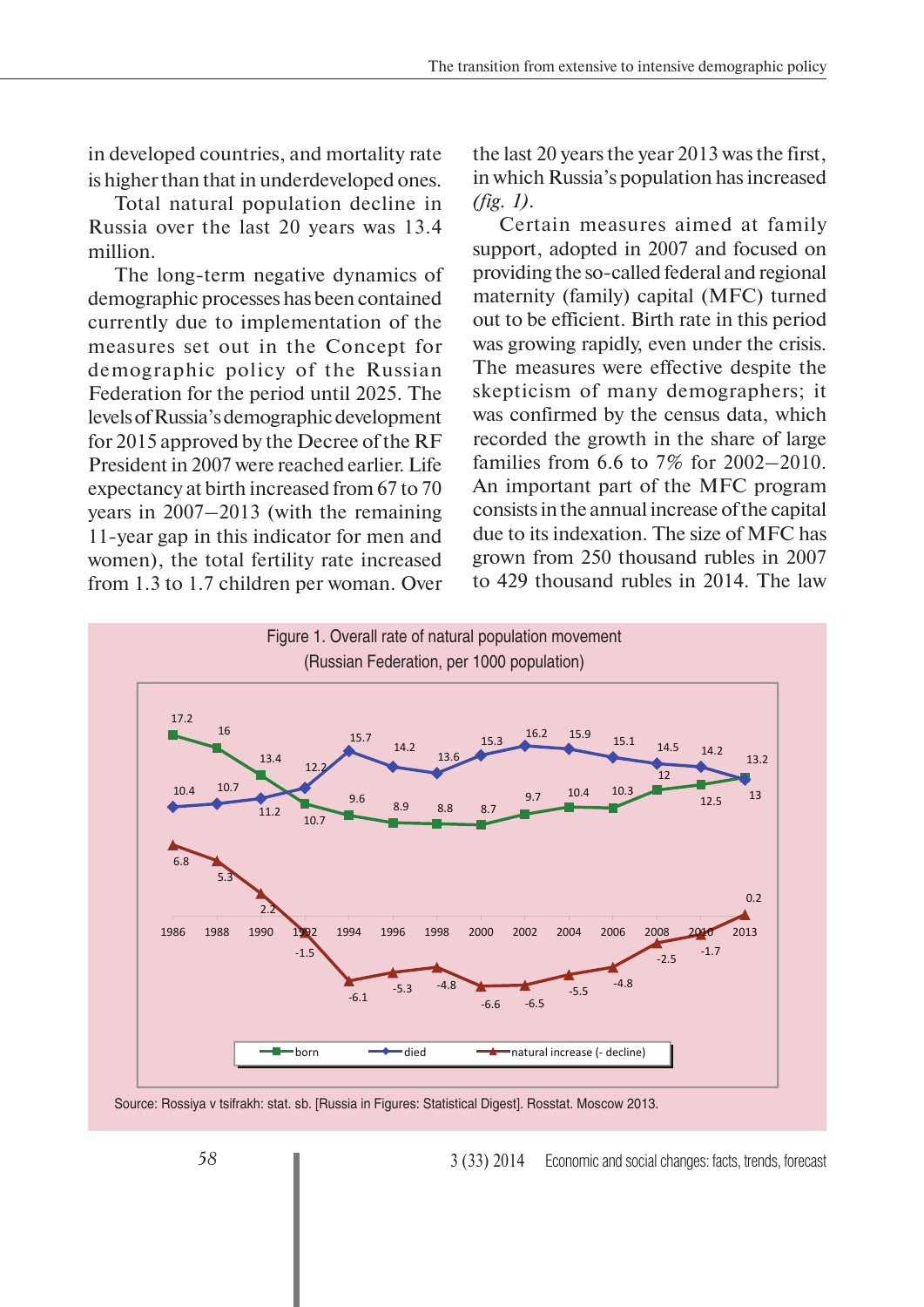establishing the procedure of adjustment for inflation has been adopted.

At the same time there has been an outspread of abuse related to MFC. For example, the survey of the focus group produced the following answers: *«Now we see that the Government is carrying out the right reforms; however, the law has been adopted, but when it comes to its practical implementation, all of these reforms are being distorted. For instance, now land plots are allotted to large families, but where? One is located closer to town, and another is 100 km far from town, and the owner just would not go there, everything is so distorted. And what about the maternity capital? There are a lot of ads everywhere like "we will help you get the maternity capital", it turns out to be a deception; but the most interesting fact is that the very officials, judges, and the Procuracy see these advertisements and no one cares. And how many families are there that have no money at all, a mother is happy to get at least 50 thousand rubles and 250 thousand are taken from her»* 1. In February 2014 A.G. Khloponin, Presidential Plenipotentiary Envoy to the North-Caucasian District pointed out that there were 110 thousand «fictitious» children in the District, which means that the certificates exist and the children themselves do not.

Despite the costs, it is expedient to extend this generally efficient program of maternal (family) capital for 2017–2025, to widen the spheres, in which MFC can be used; to provide a wider choice of measures that could actually improve the living conditions of families with children.

The successive results achieved in the demographic situation should not be misleading, since they are in many respects temporary and unstable and, most importantly, they do not eliminate those depopulation factors, which emerged in the previous years. **Most experts have no doubt concerning the onset of the "second stage of depopulation"**. The "demographic pit" associated with the small number of young generation, born in the 1990s, brings negative changes virtually in all the spheres of economy and social life. The forthcoming change in the age structure of the population is a challenge to Russia's security.

The increase in the overall fertility was caused not only by the implementation of measures aimed at stimulating the birth rate, the implementation of the priority national project "Health", but also by the increase in age-specific birth rates and favorable shifts in the sex-age structure of the population (achievement of the reproductive age by the young people, born in the 1980s).

After 2010, the number of women of childbearing age is decreasing, because small generations born in the 1990s reach active reproductive age. In 2012 the number of 10–19-year-old women was 1.7-fold less than the number of 20–29-year-olds. Forecasts show that in the next 10 years, there will be an almost twofold decline in the number of women of active reproductive age of 20–29 years, who account for more than 60% of all births *(fig. 2)*.

First of all it will affect the working age population. For 10 years it will decline by almost 7.7 million people, and the demographic burden on the able-bodied population will grow by 30%. As a result, there

<sup>&</sup>lt;sup>1</sup> The surveys of the focus-groups were held in 2012 in Kirov and Tyumen under the supervision of RAS Corresponding Member V.L. Shul'ts and V.V. Lokosov.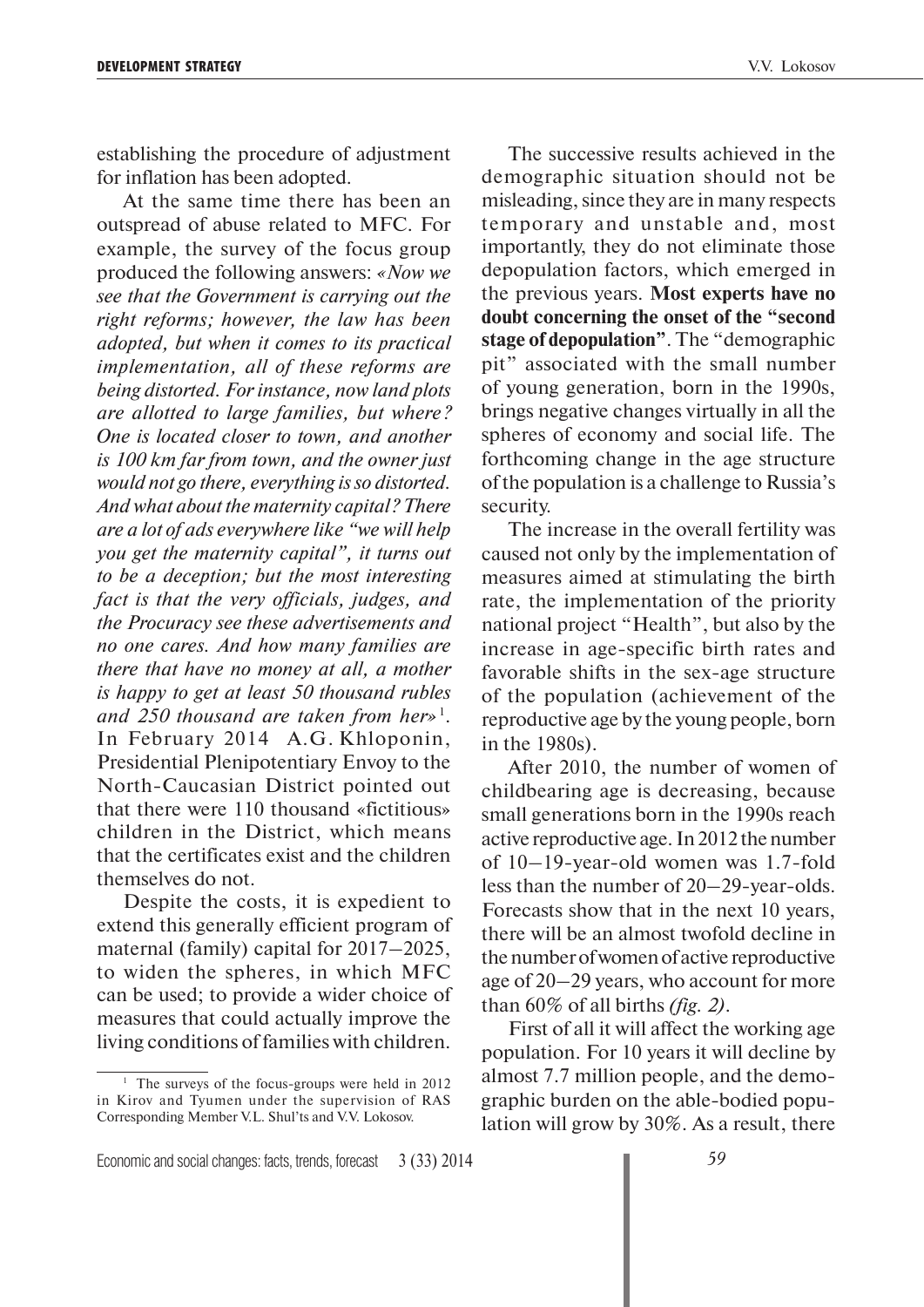

will be an increase of burden on health care, pension and social security.

The number of army draftees and college entrants will reduce.

It is unlikely that in the near future there will be an increase in the number of families with many children that are necessary to preserve population. Among families with children, as before, there are mostly one-child families – almost 2/3 of all households with children [3].

The improvement of standard of living and quality of life, so that people will be able to implement their reproductive intentions through the family's own resources, is a priority task for social policy. However, the minimum wage rate (MWR) does not correspond to Article 2 of the Labor Code, which stipulates that wages should provide a decent level of life for a worker and his family. According to the calculations made at the Institute of Social and Economic Studies of Population at the Russian Academy of Sciences, the increase in the level of relative poverty at the birth of the first child is 8 percentage points, at the birth of the second child – 14 percentage points, at the birth of the third child – 21 percentage points. The scale of child poverty is 10 times higher than the Western European indicators. In comparison with childless families, families with children live in cramped housing conditions in 2.5–3.7 times more often. Therefore, 96% of maternity capital goes to the purchase of housing.

"The national strategy of actions for the benefit of children for 2012–2017"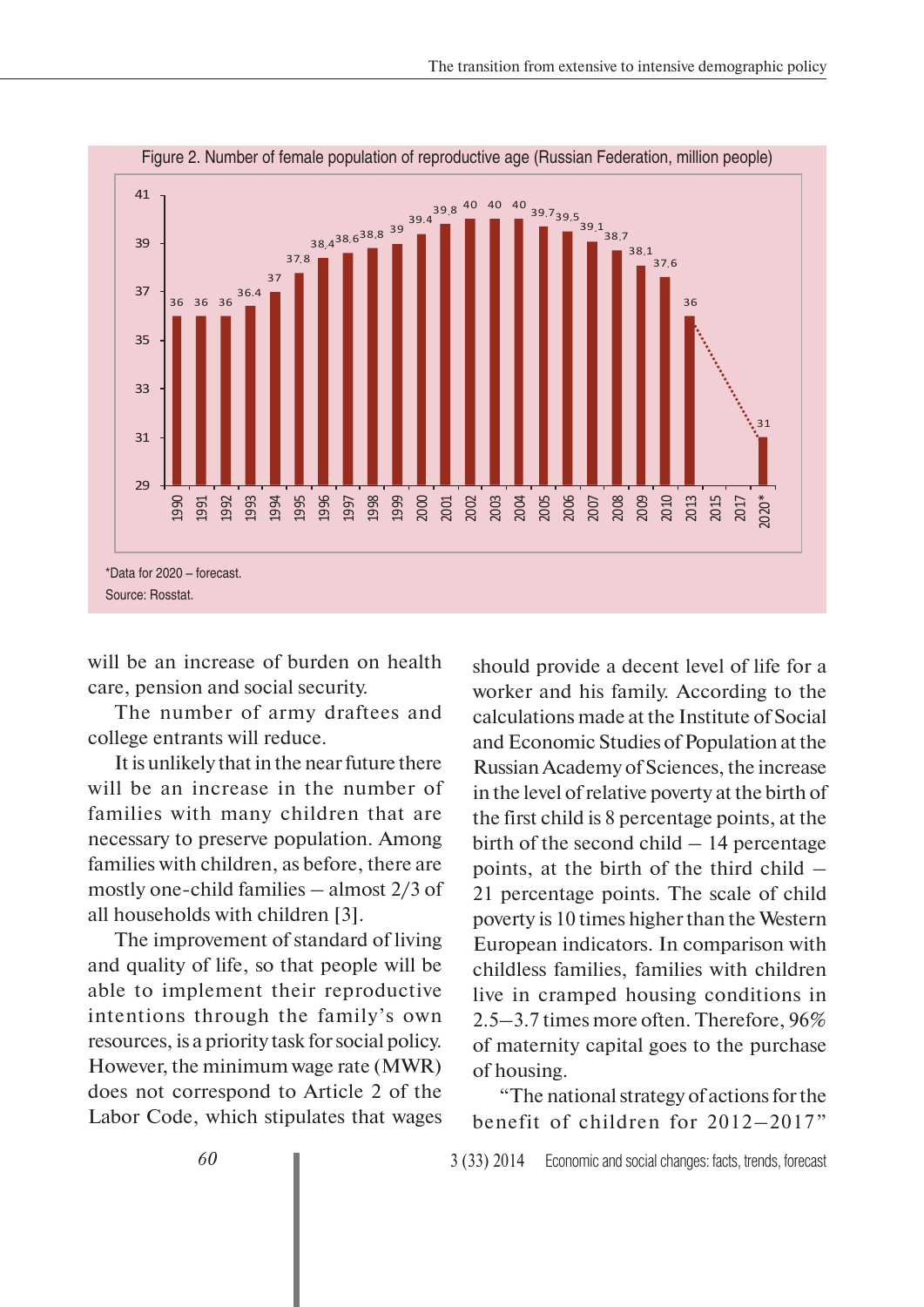approved by the Decree of the President of the Russian Federation of June 1, 2012, highlights the main issues in the sphere of childhood such as the high risk of poverty at the birth of children, especially in families with many children and in oneparent families; disparities between the Russian Federation subjects with regard to the volume and quality of available services for children and their families. The strategy envisages the development and adoption of a federal law that defines the fundamentals of state policy in the sphere of family, as well as the formation of a system for monitoring and statistic accounting to assess the effectiveness of social and family-related policy in the sphere of motherhood and childhood. The planned measures to reduce poverty among families with children include the development and adoption of minimum state guarantees in the field of income and social services defining the main indicators of the quality of life of families with children; the improvement of the system of tax deductions for families with children, and other measures [13]. Currently, according to the studies of people's reproductive plans, the main obstacles for the birth of children in Russia can be found in the financial and housing difficulties, lack of confidence in the future. These difficulties are pointed out equally by interviewed men and women [11].

Scientific community should discuss the necessity of establishing decent wages; and the development of standards for economic security of families with children is useful in practice [8]; but, taking into consideration

the fact that the natural-resource model of the country's development is not efficient anymore, and that there exist certain objective difficulties in economic growth, it would be unwise to forecast the achievement of significant results in creating the social state in the near future. Rather, the process is opposite. The reduction of the government's social obligations is accompanied by the commercialization of health care and education. According to Rosstat, in 2011 15% of the Russians aged 15 and older were not able to receive medical care because they were not able to pay for it. In 2010 the share of students who study with full reimbursement of costs was 30% in the system of secondary professional education, and  $63\%$  – in higher education.

Without diminishing the importance of enhancing the standard of living and quality of life, it is difficult to reverse the demographic situation only by implementing extensive measures of demographic policy, such as financial stimulation of fertility and improvement of healthcare. The vector of effective demographic changes should be sought in the actualization of intensive demographic policy. It is possible to highlight three main interrelated directions in this policy.

**The first direction. The shift of demographic policy priorities from the number of population to the quality of population, and to accumulation and realization of human potential.**

The quality of the population (human potential) identified through indicators of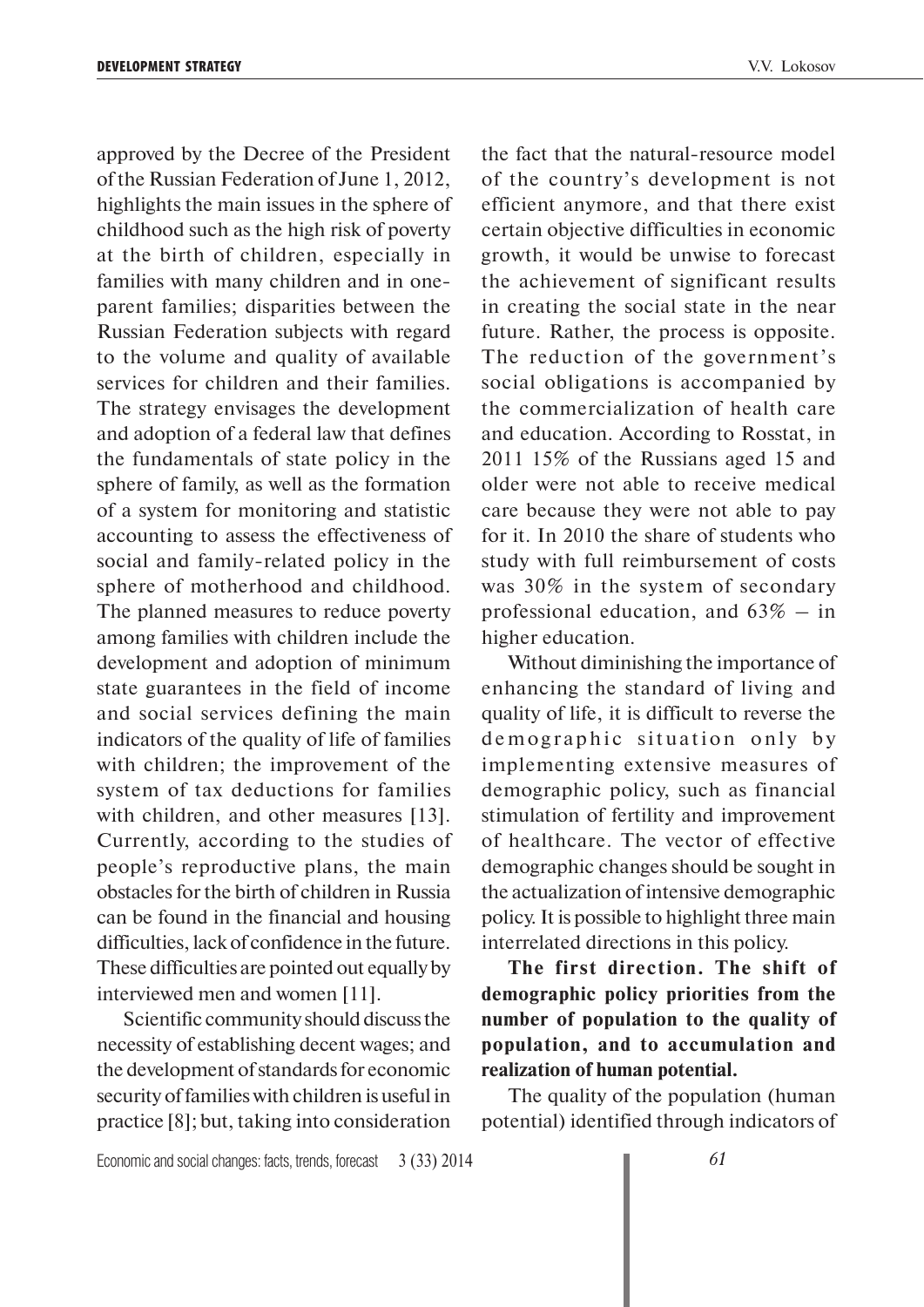health (understood, according to the World Health Organization (WHO), as physical, mental and social health), education and culture, is currently a major factor in economic development. In particular, the analysis of socio-economic achievements in developed countries shows that the growth of national GDP in recent decades was largely due to the improved health of population in these countries.

In this country the physical health of the population, on the contrary, is deteriorating. Children's health is deteriorating even faster: the health of each new generation is worse than the health of the previous generation [9, p. 74-79]. The analysis of the results of a longitudinal study (1995–2010) of children's health and development conducted by ISEDT RAS in the Vologda Oblast, leads to similar conclusions [14, p. 108].

There is a gradual increase in childhood disability: it occurs both in absolute value and in terms of the level of disability. In 2007 the level of primary disability in children at the age under 3 was several times higher (43.6 per 100 thousand children) than at the age of 15–17 (12.4). Eventually, the number of children with serious diseases increased [6]. The share of children constituting the first group of health, i.e. with no deviations for all the health evaluation criteria, has decreased from 49% to 9% for 25 years.

The incidence rate among children and adolescents, significantly affecting the implementation of reproductive function, arouses concern. According to experts, 70% of girls and 50% of young men have problems in the reproductive sphere; one in five teenagers in the future will not be able to have children.

The age of mothers, who give birth to children, is increasing steadily in Russia.



\* Men aged 16–59.

\*\* Figures for 2005 and 2010 were calculated using the figures adjusted with regard to the results of All-Russia census-2010. Source: Zdravookhranenie v Rossii. 2013: stat. sb. [Healthcare in Russia. 2013: Statistical Digest]. Rosstat. Moscow, 2013. P. 27.

3 (33) 2014 Economic and social changes: facts, trends, forecast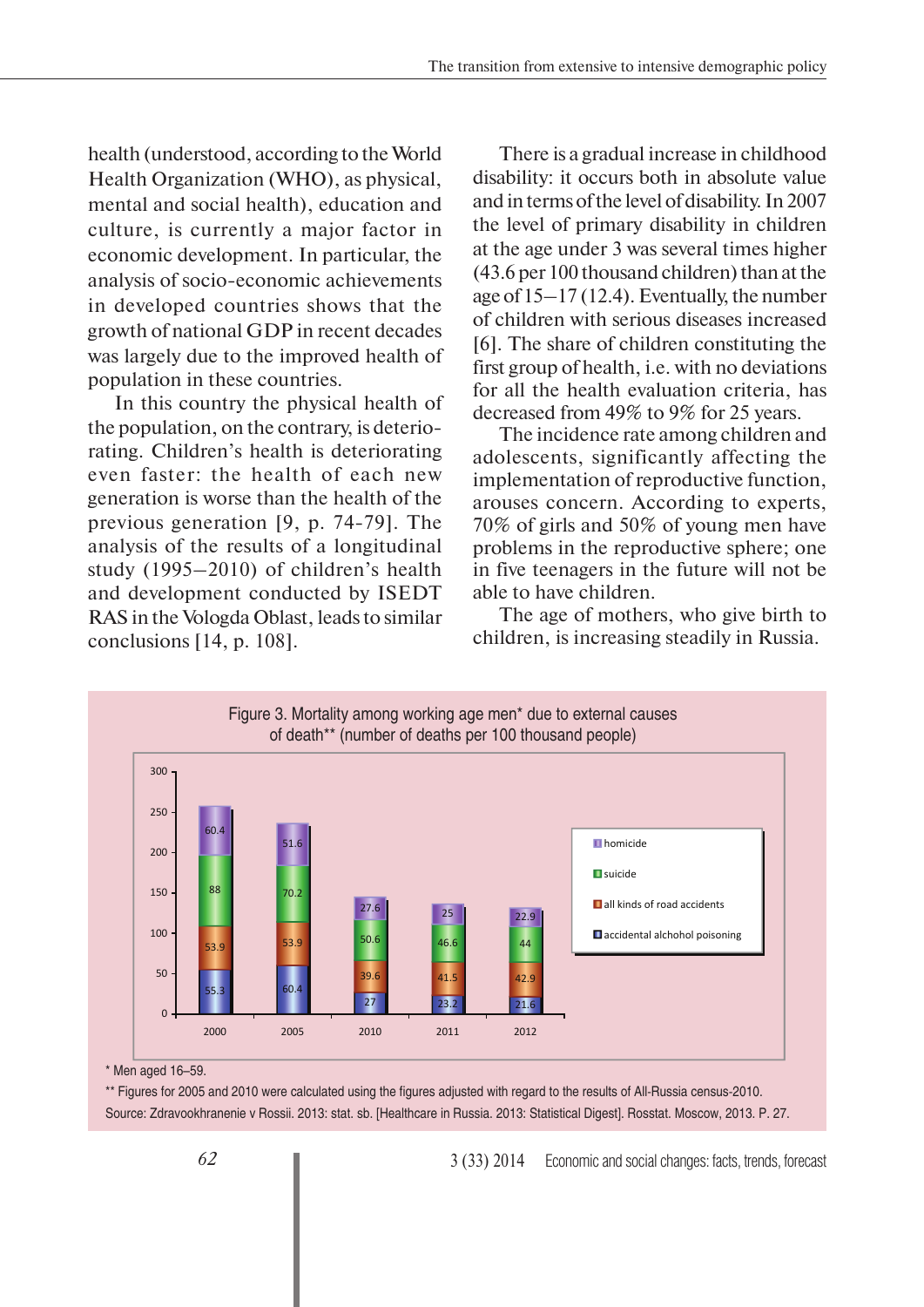The postponement of birth shows a more conscious approach to childbearing, a desire to "settle in life" first. However, this will have a negative impact on the dynamics of fertility. As a person grows older, his/ her reproductive health deteriorates, i.e. delaying the birth of children can lead to deterioration in children's health, or to inability to have them.

Social health defined by the indicators of deviant behavior, often exceeds their maximum critical (threshold) values.

Deviant behavior has become a widespread phenomenon and it directly affects the increase in mortality, primarily among working age men. Russia ranks first in the world by the number of smokers – 39% of the adult population (2011). According to the Ministry of Health, about 288 thousand people die prematurely from smoking tobacco in Russia. Due to this, the country's economy loses about 1.5 trillion rubles or 3.5% of GDP every year.

Over 2 million alcoholics are registrated in dispensaries; 3.3 million Russians have mental health disorders. According to various estimates, the number of Russians, who consume narcotic and toxic substances on a regular basis, exceeds 3 million people. It is important that there is a "rejuvenation" of all forms of social diseases and 80% of Russians aged under 30 are drug addicts. According to Rosstat, about 100 thousand Russians aged 15-30 die from drug abuse every year. Because of these premature deaths the society annually loses about 300 billion rubles of investment in education and training, regardless of lost profit from the loss of workers.

Human losses from accidents, poisoning, homicide and suicide resemble military communiqu's. For example, according to the WHO, the figure of 20 suicides per 100 thousand population is considered extremely critical for social health. This threshold was exceeded in 2-4 times among working age men in Russia *(fig. 3)*.

However, the changes in many indicators of deviant behavior are positive. Healthy lifestyle is coming into fashion and is becoming part of everyday life of the Russians. The Sochi Winter Olympics, active promotion of sport and healthy lifestyle, revival of GTO (All-Russia physical culture training program) contribute to reduction in mortality from external causes and promote social health. The official figure is 40% of the population that will soon be regularly engaged in physical training and sport. Being in poor physical shape becomes "indecent". The government's paternalistic care became a thing of the past, and today the loss of health often leads to the social bottom. It is difficult to win a competitive struggle for a job if one has bad habits. A new work culture and discipline is gradually introduced.

Russia maintains its leading position by some quantitative indicators of educational and professional potential of the population. The level of secondary and higher professional education among the population aged 25–64, corresponding to the International Standard Classification (ISCED-97), is higher than that in most developed countries of the OECD – 26.9%.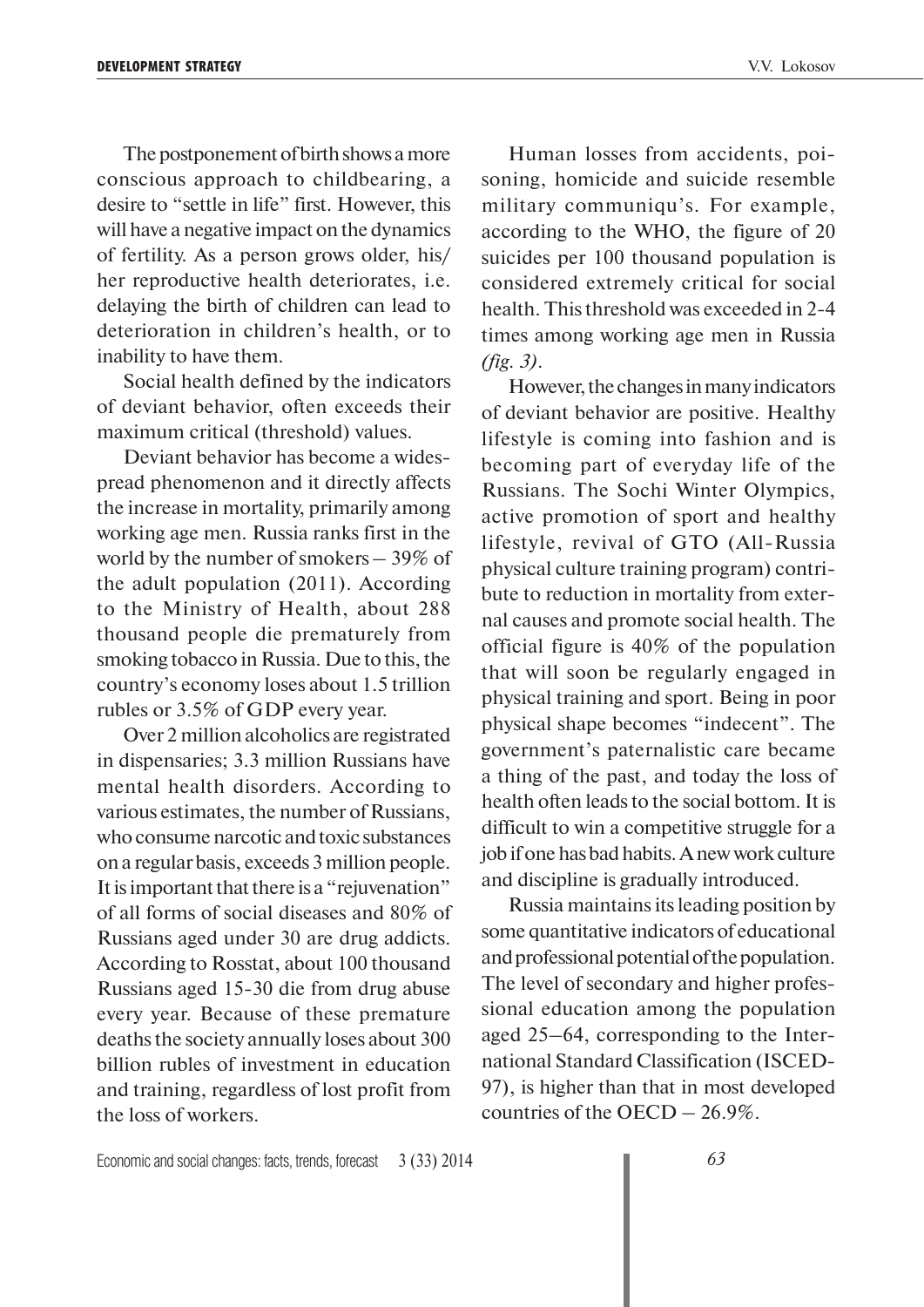In 2010 the number of students per 1000 people in Russia was 65 people, and it remained one of the highest in the world.

However, the quality of education is declining. According to the Knowledge Economy Index developed by the World Bank, Russia ranked 55th among 145 states in 2012. One of the negative indicators is the value of Education and Human Resources Index that reflects the level of education and the skills for creating, disseminating and using knowledge.

The process of accumulation of human potential is ineffective: 60% of Russians do not work by their specialty; the accumulated actual education in every one out of five employees is redundant [4]. This is due to the unsolved problems of diversification of the Russian economy, regulation of wages, financing of education and science. According to opinion polls conducted by ISEDT RAS, people in the prime of their working age (from 40 and older) begin to feel a reduction in the standard of living, although their professional experience and physical capacity should have led to the opposite trend.

### **The second direction. Adjustment of migration policy taking into account the strategic interests of the indigenous peoples of Russia.**

The forecast return to depopulation can once again turn immigration into the main source of population increase in the country. In absolute terms, Russia ranked second after the USA by the number of immigrants; in relative indicators Russia was also on the second place in the world after Germany. Over the last two decades

migration growth in Russia compensated for more than half of the natural decrease of the Russians. International migration fully compensated the loss of demographic potential in 2011–2012.

Despite the indisputable importance of immigration, the disputes between those who consider it important for the solution of demographic and economic problems, and those who see it as a threat endangering the native population, remains acute. The arguments of those, who support immigration, are simple. Russian demographer A. Vishnevskii argues: «Immigration is the only real resource that can now become a source of preservation and increment of the people» [2]. But historical experience of the last decades, the experience of Kosovo, Ukraine, the recognition of the failure of the multicultural doctrine by leading politicians from Germany, France and Britain make us treat with caution those simple benefits that immigration brings, and consider certain long-term consequences and risks it carries. The ethnic structure of society is no less important for its life than its class or age structure.

Each society has its own extremely critical (threshold) indicators showing the extent of resettlement of people of different mentalities and cultures, and in this context, immigration can become a threat to the country's socio-cultural security. National (ethnic) and migration policy are like communicating vessels. For example, it was found that in the German army the number of immigrants from the former Soviet republics should not exceed 10% of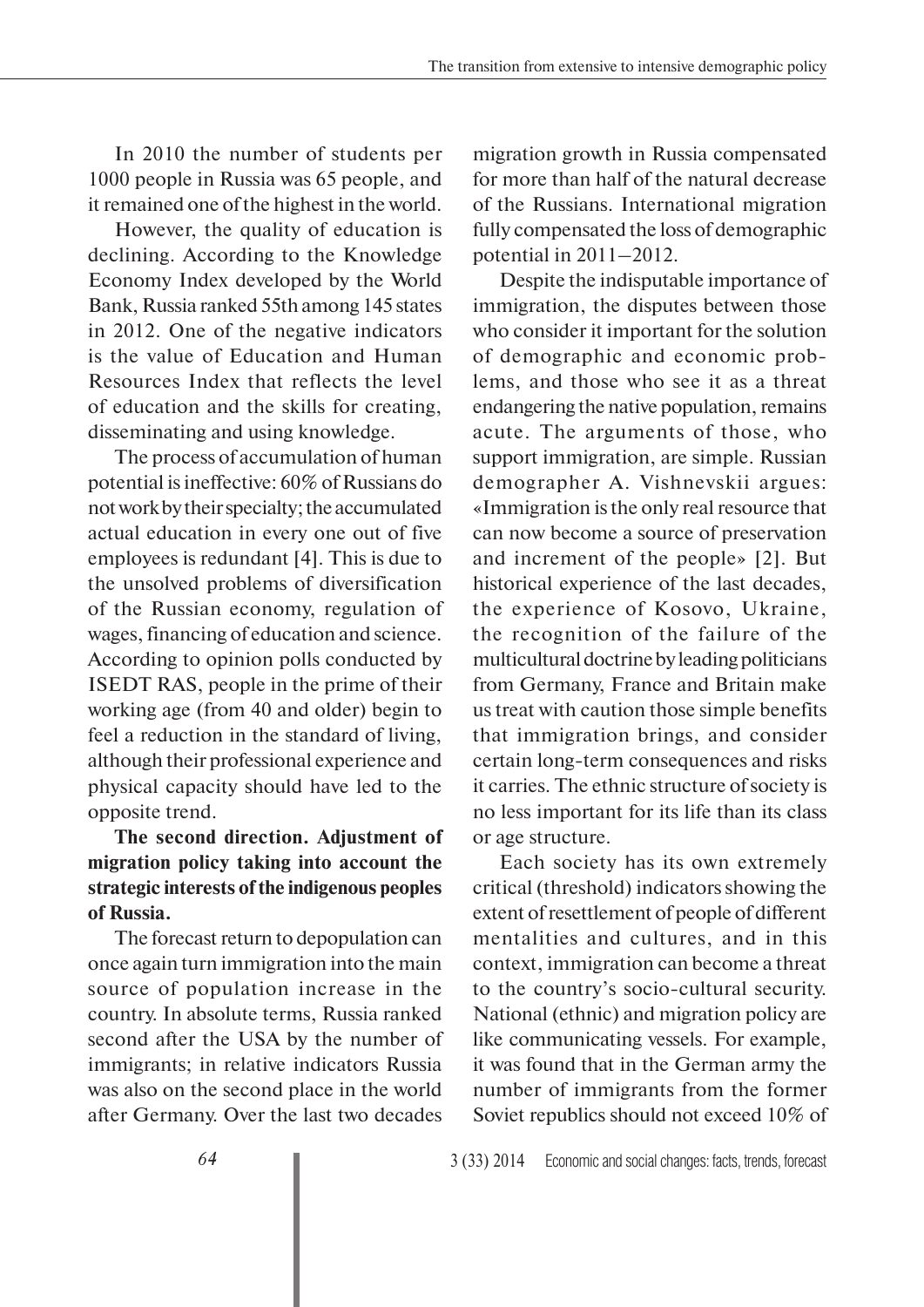the total number of servicemen, otherwise, the risk of reduction in the fighting efficiency of the units can increase. A shy political correctness on this issue, the ban on obtaining statistical information concerning the ethnic composition of migrants and ethnic crime only imitate the preservation of a friendly status quo.

According to sociological data, Russians' public opinion on important «points of growth» in demographic policy is focused on the «increase in the birth rate of the Russia's indigenous population  $\ast$  – 51%; followed by «reduction of mortality»  $-26\%$ ; «prevention of people's outflow abroad» – 11%. The attraction of migration resources is unpopular: it is supported by only 4% of respondents<sup>2</sup>. The survey, conducted by the Research Center Superjob.ru shows that almost every fifth Russian has already felt the competition with those arrived from Central Asia [11]. And the lower the income of the respondents, the more they felt this competition. A sociological survey by the Levada Center also revealed the discontent of the Russians: in 2012 70% of respondents said that the government should limit the inflow of outsiders to the country [7].

The socio-economic and socio-cultural consequences of the large-scale attraction of migrants in Russia in modern conditions are mostly negative. Moreover, according to experts, the actual influx of immigrants is a lot greater, because "the state statistics of migration in Russia has lost one of the

fundamental advantages: the unity of methods for collecting primary data in the country" [10, p. 217]. According to expert estimates, there are nine illegal labor migrants per legal one in the country. The increase in the number of unskilled workers in the domestic labor market leads to a decrease in the quality of the country's labor potential. The official goal of creating and upgrading 25 million highly productive jobs is unlikely to be achieved of the government continues pursuing the current immigration policy.

**The third direction. Provision of support to the traditional ethnic group of the Russian people, promotion of the value of family life and desire to have many children.**

Russian society remains oriented toward traditional values, and therefore, it has the necessary demographic potential. The analysis of empirical data shows that the determination to have a certain number of children depends more on parents' wishes to have children, on subjective values rather than on the perception of quality of life that promotes or hinders these wishes [1, p. 36-41].

In a sense, Russia remains a peasant country. And it is not because a large share of the population  $-25\%$  – lives in rural areas, 40% of citizens have private subsidiary plots. A more important fact is that urbanization in the Soviet period was so rapid and peculiar, that the significant share of citizens continued to live by the rules of traditional community with its ties of relationship, neighborhood and other affections. Urbanization in Russia was accompanied not by the

<sup>2</sup> You can find out more about these data from the materials of the information-analytical collection "Modern social-demographic processes in public opinion" [12].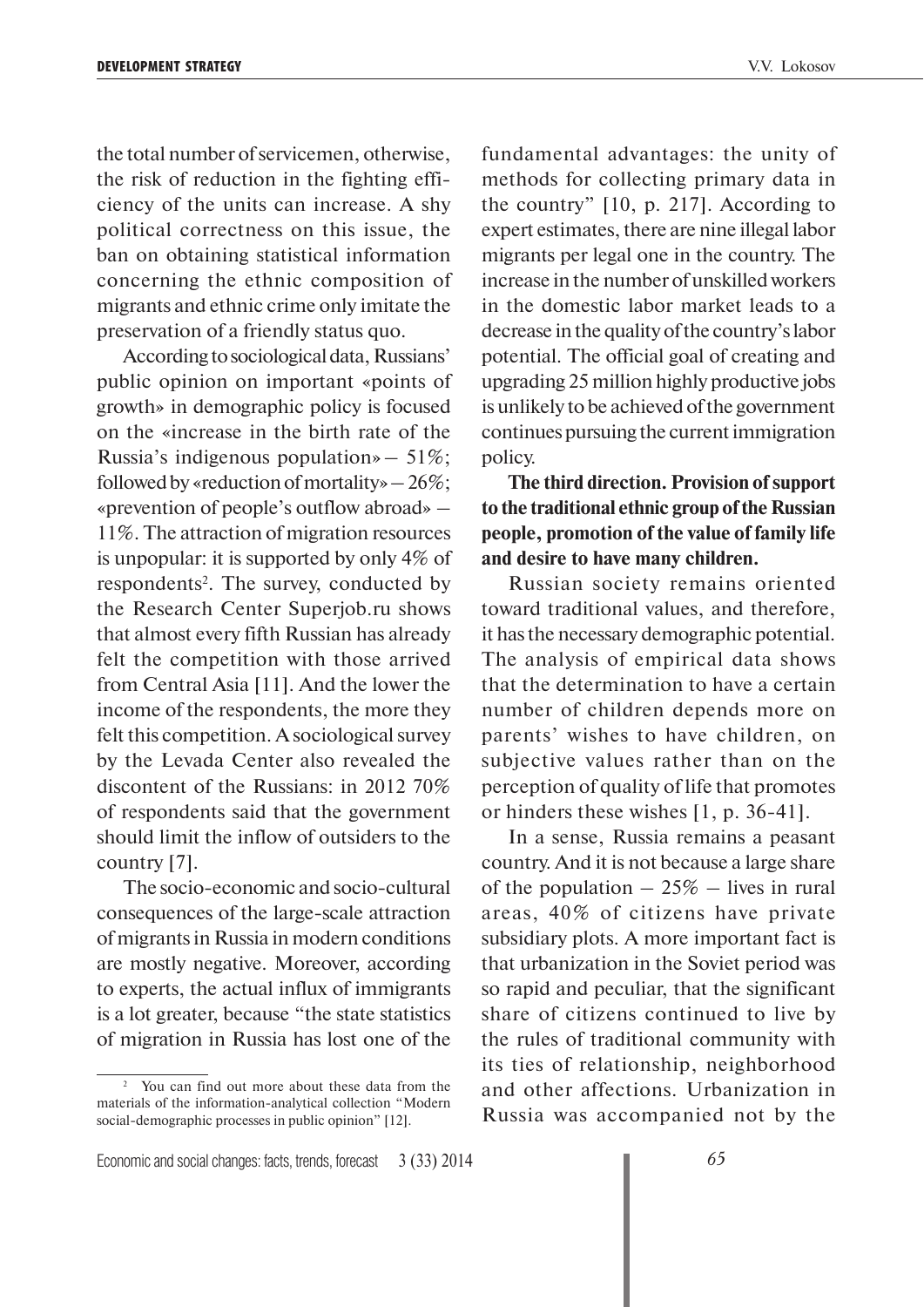individualization of traditional society, but it rather preserved a «patriarchal character» of social practices.

There is an increase in the level of religious affiliation of the population, i.e. in the share of «believers» – people acting in compliance with the canons of one religion or another. According to ISPR (Institute of Socio-Political Research) RAS, it was 29% of the adult population in 2011. These are people, for whom the Orthodox values and lifestyle become significant; it is reflected in their attitude to the family, to the birth and rearing of children and rejection of abortion. Together with the Orthodox community the Muslim Ummah is expanding: about 16 million people in Russia belong to ethnic groups that traditionally practice Islam. Without exaggerating the significance of the religious factor, we can state that its sociodemographic role is increasing.

Birth rate is associated with a traditional pragmatic interest in having children as a future support in one's old age. As a result of reforms, Russia's older generation was largely left to its own devices; that is why the "pragmatic interest" toward the birth of children can be revived. This interest is supported by anomy in the society, when the ties of kin and "community" often become mandatory for social survival under new conditions. The role of biosocial, population function of society is increasing; it also encourages people to have children.

Despite the liberation of modern sexual relations, the absolute majority of Russian citizens and young people do not question family values and childbearing. Longterm studies of value orientations, in particular, the monitoring "Our presentday values and interests" supervised by N.I. Lapin, the monitoring by the Institute for Comparative Social Research supervised by V.G. Andreenkov showed the priority of the family as a most important value. Equal contractual participation of husband and wife in the family budget; feminist aspirations to fix in legislation the gender equality in everyday life; the legalization of homosexual marriages and many other developments relating to the second demographic transition in Europe do not have wide social support in Russia.

Of course, population growth is necessary, but one should not overly dramatize this need. The following question arises naturally: does the country need to implement the extensive and quantitative approach to handling the demographic crisis, often at the cost of health deterioration or excessive immigration? Why should we set a goal of "catching up with and overtaking" the demographically developed countries, when it is the people capable of creativity and self-organization that make their society competitive in the modern world? The Russian Empire and the RSFSR of 1930s had about 100 million people, and that was enough to preserve state sovereignty and identity.

According to various estimates, labor productivity in the Russian economy is about 30% of that in the U.S. The total level of environmental pollution per unit of output in Russia is 2.5–3 times higher than that in developed countries, total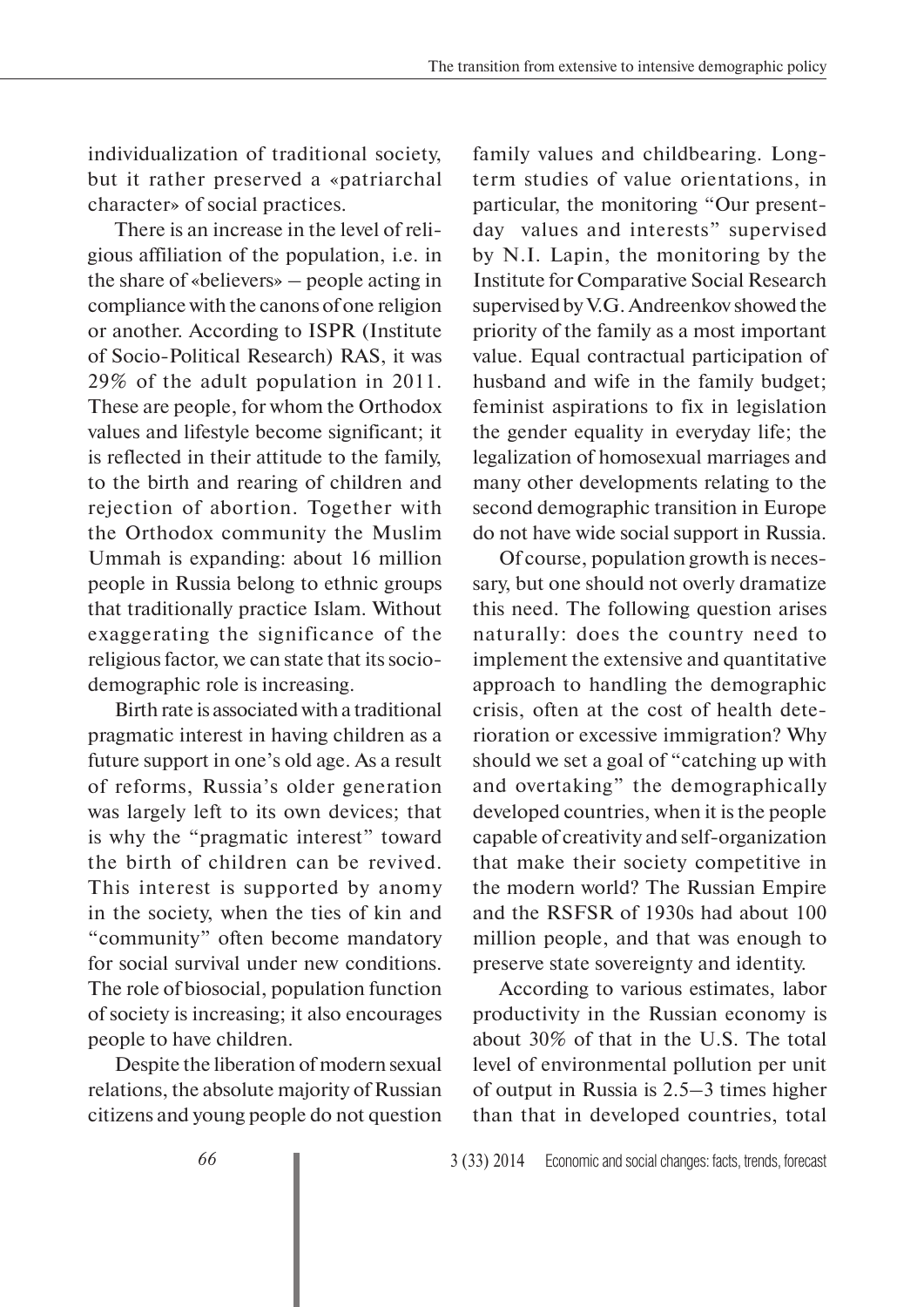consumption of materials is higher in 1.5–2 times. These figures result from the labor of millions of people, and a highly organized society does not need such labor. There is no problem of labor shortage in Russia. It has another problem – the deficit of high-qualification jobs and the lack of a modern system of continuous training, first of all, for workers and technicians.

The reasons for depopulation in the Russian society are "unnatural" and are closely associated with the negative consequences of neo-liberal transformation of the society. The changes in mass consciousness due to the consequences of the reforms have not rooted deeply in the people's mentality. Moreover, predisposition to traditional values is strong in the Russian market conditions and under the primitivization of social relations. The transition from the extensive to intensive demographic policy can serve as a long-term basis for improving the demographic situation in modern Russia.

#### **Sited works**

- 1. Arkhangel'skii V.N. The Influence of the Subjective Assessment of the Level of Life on Reproductive Behavior. *Living Standard of the Population in the Regions of Russia*, 2011, no.8.
- 2. Vishnevskii A. The Greatness of the State "Does Not Consist in the Vastness, Fruitless without Inhabitants". *Migration 21st Century*, 2010, no.1.
- 3. *Information Materials about the Final Results of the 2010 All-Russia Population Census*. Available at: http://www.gks.ru/free\_doc/new\_site/perepis2010/perepis\_itogi1612.htm.
- 4. Kapelyushnikov R.I., Luk'yanova A.L. *Transformation of Human Capital in the Russian Society (on the Basis of the Russian Monitoring of Economic Situation and Health of the Population").*  Moscow: Fond "Liberal'naya missiya", 2010.
- 5. *18% of Economically Active Russians Feel Competition with Workers from Asian Republics*. Available at: http://www.superjob.ru/community/life/67554/
- 6. *Main Indicators of Child Disability in the Russian Federation in 2006: Statistical Digest*. Moscow: FBMSE, 2007; *Main Indicators of Child Disability in the Russian Federation in 2007: Statistical Digest.* Moscow: FBMSE, 2008.
- 7. *The Inflow of Migrants Should Be Limited*. Available at: http://svpressa.ru/society/article/58250/
- 8. Rzhanitsyna L.S., Bessolova O.A. *The Standard of Economic Stability of Families with children in Moscow*. Moscow: OOO "Variant", 2008.
- 9. Rimashevskaya N.M. *People and Reforms: the Secrets of Survival*. Moscow: ISEPN RAN.
- 10. Rybakovskii L.L., Ryazantsev S.V. New Migration Policy of Russia. *Russia: New Goals and Priorities*. Moscow, 2006.
- 11. *Family and Fertility. Analytical Report on the Results of the Sample Survey of Reproductive Plans of the Population in 2012*. Rosstat.
- 12. *Current Socio-Demographic Processes in Public Opinion*. Rostov-on-Don: YuRIU RANKh i GS, 2014.
- 13. *The Decree of the President of the Russian Federation of June 1, 2012 No.761 "On the National Strategy for the Actions in the Interests of Children for 2012–2017".* Available at: http://www.pravo. gov.ru/laws/acts/43/555449.html
- 14. Shabunova A.A., Morev M.V., Kondakova N.A. *Children's Health: the Results of the Fifteen-Year Monitoring*. Vologda: ISERT RAN, 2012.

Economic and social changes: facts, trends, forecast 3 (33) 2014